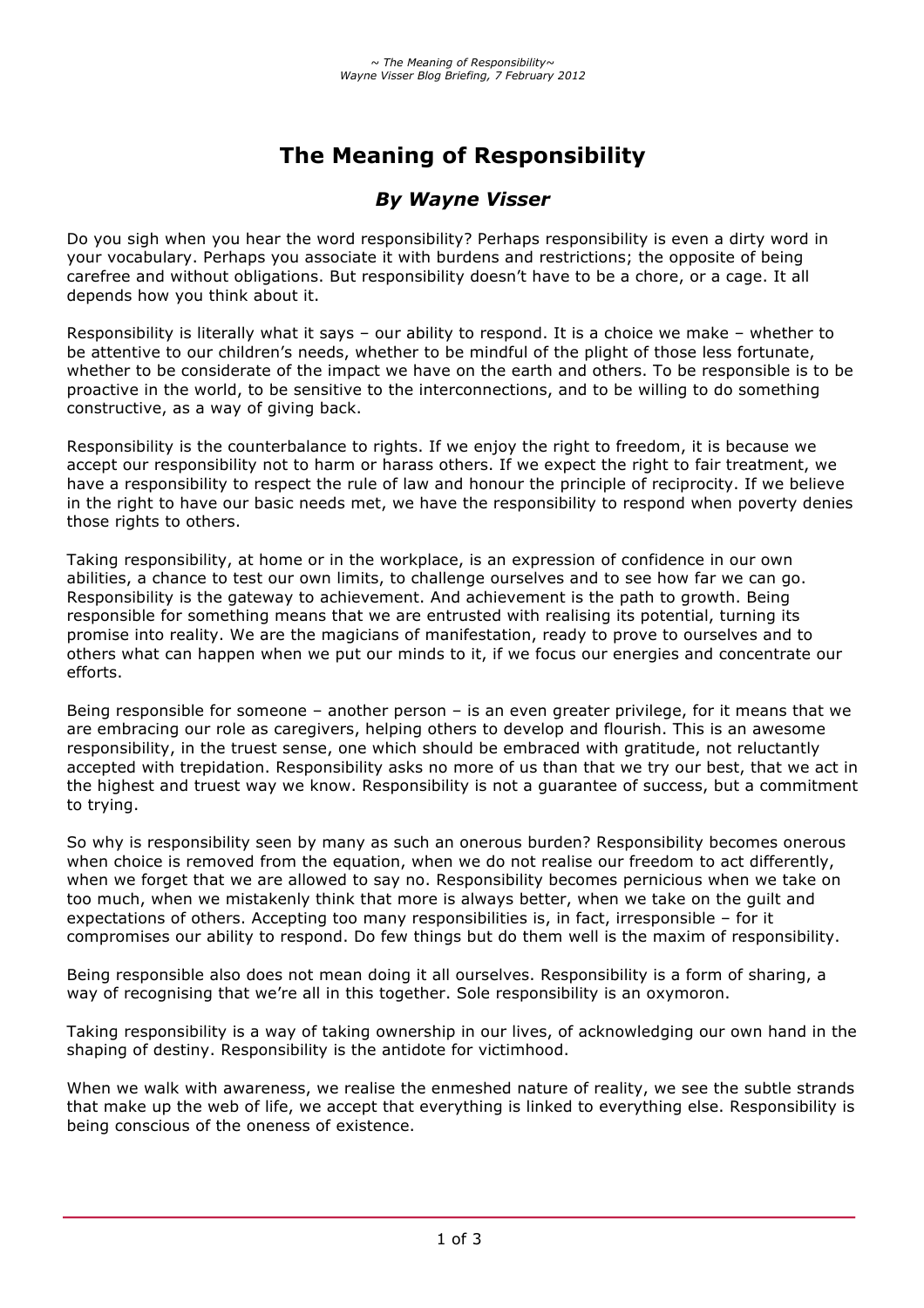Responsibility, if we manage it well, should never be like the curse of Sisyphus, eternally rolling a rock uphill, but rather a blessing gratefully received. For what can be more joyous than making a positive contribution in the world, or making a difference in someone else's life? Responsibility is the footprint we leave in the sand, the mark of our passage. What tracks will you leave? Where is the place where you can most freely and effectively respond? The choice, as always, is yours.

I wrote these opening words on responsibility in 2005, and I believe they are still as relevant today as they were back then. Responsibility is the choice we make to respond with care. My book – The Age of Responsibility – and this TBLmedia blog series, is a way of taking stock. What choices have we made – in the way we live our lives, in the way we do our work and in the way we run our businesses? How have we responded to the needs of our day – especially the social, environmental and ethical crises we face? And have our actions been taken with care – have we cared about our impacts on others?

There are even more troubling questions. For instance: Are companies more a part of the problem or the solution? Is the net impact of business positive or negative? There are other questions too; awkward questions that cut even closer to the bone. For better or for worse, I chose corporate sustainability and responsibility (CSR) as my way to make a positive difference in the world – the mark of my footprints in the sands of time. But given that CSR has increased dramatically over the same 50 years that many of our global problems have been getting worse, does that mean that CSR is ineffective?

It gets worse. Could the whole CSR bonanza be an unwitting accomplice to the spate of corporate crimes of recent decades? Am I quietly and unintentionally aiding and abetting our collective demise? After all, Enron was stuffed to the gills with CSR – from codes of conduct and ethics officers to corporate volunteering and community development programmes. I am sure all of these CSR programmes had their merits. And yet, if they did nothing to prevent these companies acting like pirates on the high seas of finance, what good are they?

If CSR cannot form the bedrock of ethical corporate behaviour, does it deserve to have 'responsibility' in its title? More worryingly still, if CSR is used to legitimise businesses or practices that are, at heart, irresponsible, surely CSR is partly to blame for the various corporate 'sins' that go undetected and unpunished? I am led to a very uncomfortable conclusion. At worst, CSR in its most primitive form may be a smokescreen covering up systemically irresponsible behaviour. At best, even the most evolved CSR practices might just be a band-aid applied to a gaping wound that is haemorrhaging the lifeblood of the economy, society and the planet.

So we need a new approach – a new CSR, which I call CSR 2.0. This blog series will explore why CSR 1.0 is broken, and how CSR 2.0 can breathe new life into the concept and practice of corporate sustainability and responsibility. I hope you will join me.

*Part 1 of 13 in Wayne Visser's Age of Responsibility Blog Series for 3BL Media.*

#### **Article reference**

Visser, W. (2012) The Meaning of Responsibility, *Wayne Visser Blog Briefing*, 7 February 2012.

#### **Source**

Extracted and adapted from Visser, W. (2011) *The Age of Responsibility: CSR 2.0 and the New DNA of Business*. London: Wiley.

**\*\*\***